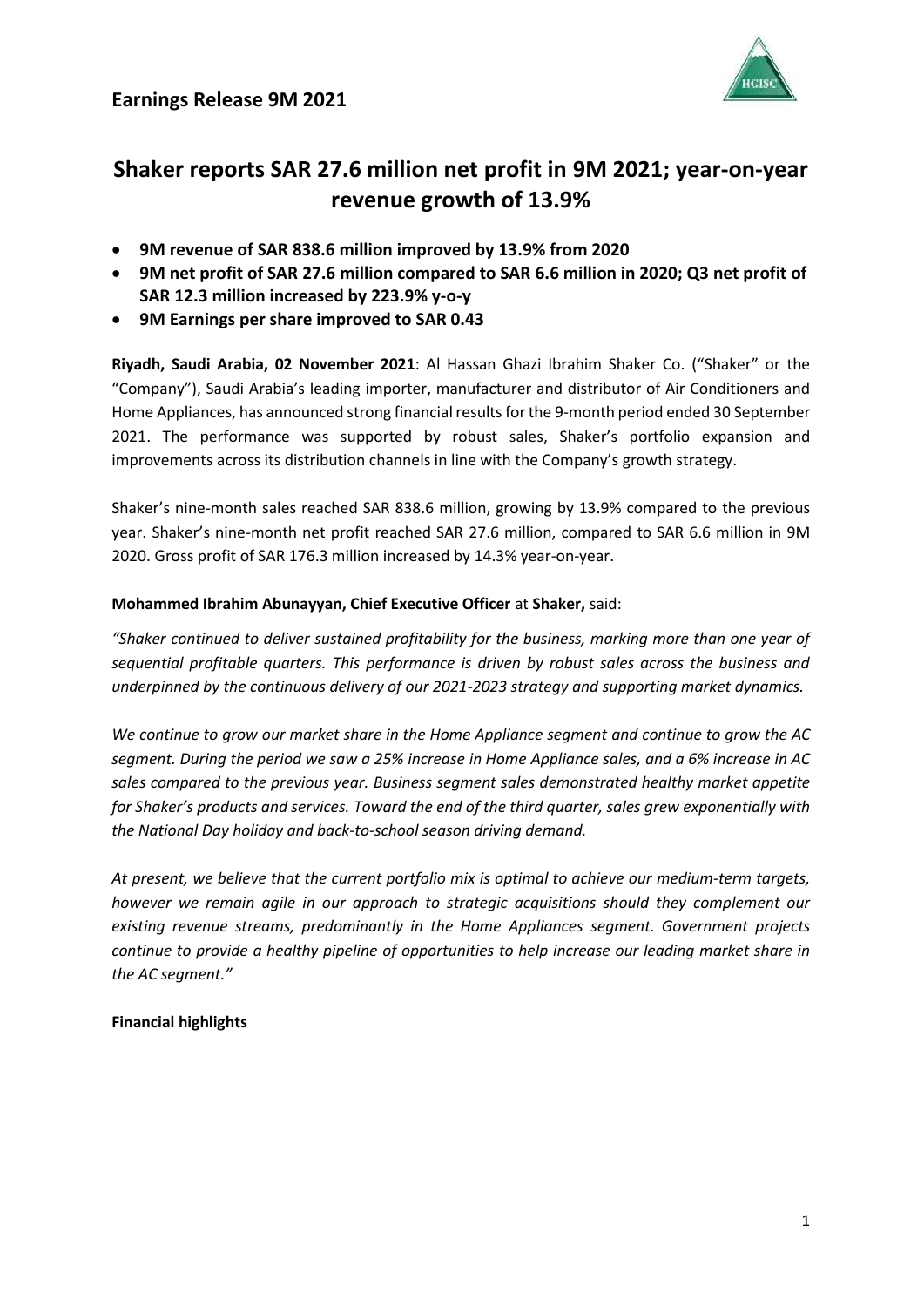# **Earnings Release 9M 2021**



- Revenue of SAR 838.6 million improved by 13.9% from 9M 2020
- 9M Gross profit of SAR 176.3 million improved by 14.3% year-on-year
- Operating profit of SAR 27.7 million improved from SAR 6.3 million in 9M 2020
- Net profit of SAR 27.6 million improved from SAR 6.6 million in 9M 2020
- Earnings per share ("EPS") stood at SAR 0.43 in 9M 2021, up from 0.13 in 2020

9M Segmental revenues (SAR m)





Income statement highlights (SAR m)

## **Operational highlights**

- Ongoing implementation of new strategy to diversify brand portfolio and optimise supply chain
- Significant B2B and ESCO sales growth
- Robotics and AI technology successfully integrated at LG-Shaker factory in Riyadh, enhancing existing manufacturing capabilities

## **Outlook and strategy**

The Company continues to execute on its new strategy that will take the business through to 2023. The diversification of the brand portfolio will be prioritised with the aim to become the preferred choice for partners and customers in the Saudi consumer electronics and home appliances sector, while continuing to maintain its market leadership in the Saudi AC market.